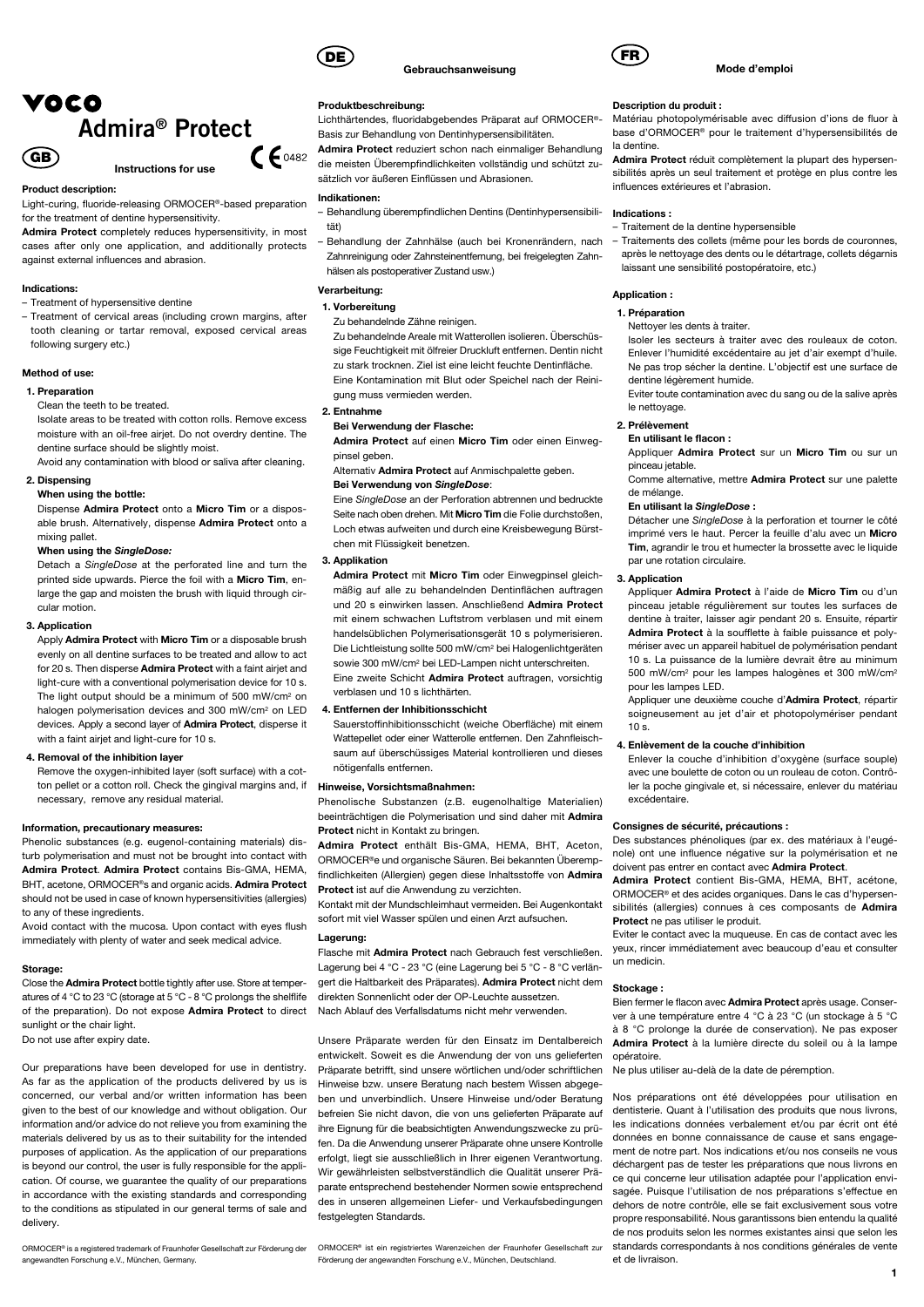

#### Descripción del producto:

Es un preparado fotopolimerizable que libera fluoruros a base de ORMOCER® para el tratamiento contra la hipersensibilidad de la dentina. Admira Protect reduce después de un solo trataproteje contra influencias externas y abrasiones.

#### Indicaciones:

- Tratamiento contra la dentina hipersensible (hipersensibilidad de la dentina)
- Tratamiento de los cuellos de los dientes (también en casos de los bordes de las coronas, después de la limpieza dental o tartrectomía, los cuellos de los dientes descubiertos como estado postoperatorio, etc.)

#### Aplicación:

#### 1. Preparación

Límpiense los dientes a tartar.

Aislar las áreas a tratar con rollitos de algodón. La humedad excedente se debe secar con un chorro de aire sin aceite. No desecar demasiado la dentina. La meta es una superficie de la dentina un poco húmeda.

Se debe evitar una contaminación con sangre o saliva después de la limpieza.

### 2. Toma

### Al utilizar el frasco:

Aplicar el Admira Protect en un Micro Tim o en un pincel de un sólo uso. Como alternativa se puede aplicar el Admira Protect en una paleta de mezcla.

#### Al utilizar el SingleDose:

Separar la perforación en el SingleDose y girar la parte estampada hacia arriba. Penetrar con Micro Tim el plástico. Abrir el agujero en movimiento giratorio y humedecer el cepillito con líquido.

### 3. Aplicación

Aplicar homogéneamente el Admira Protect con el Micro Tim o un pincel de un sólo uso en las superficies de la dentina a tratar, dejar actuar durante 20 s. A continuación, airear el Admira Protect con un ligero chorro de aire y polimerizar 10 s con un aparato de polimerización habitual. La fuerza de la luz no debería descender los 500 mW/cm2 en aparatos con luz halógena así como los 300 mW/cm2 en lámparas con diodo luminoso (LED).

Aplicar una segunda capa del Admira Protect, airear cuidadosamente y fotopolimerizar 10 s.

#### 4. Eliminación de la capa de inhibición

Eliminar la capa de inhibición de oxígeno (superficie blanda) con una torunda de algodón o con un rollito de algodón. Controlar si la línea gingival tiene material excedente y, dado el caso, removerlo.

#### Indicaciones, medidas de prevención:

Las sustancias fenólicas (p. ej. materiales que contienen eugenol) perjudican la polimerización y por eso no deben entrar en contacto con el Admira Protect.

Admira Protect contiene Bis-GMA, HEMA, BHT, acetona, ORMOCER® y ácidos orgánicos. Admira Protect no debe ser usado en caso de hipersensibilidades (alergias) contra estes ingredientes.

Evitar el contacto con la mucosa. En caso del contacto con los ojos, lavar inmediatamente con mucha agua y contactar un médico.

#### Conservación:

Cerrar el Admira Protect después del uso. Conservar a temperaturas entre 4 °C - 23 °C (una conservación entre 5 °C - 8 °C prolonga la durabilidad del preparado). No exponer el Admira Protect a la luz directa del sol o a la luz operatoria. No utilizar después de la fecha de caducidad.

Nuestros preparados se desarrollan para uso en el sector odontológico. En lo que se refiere a la aplicación de nuestros productos, se han dado nuestras indicaciones verbales y/o escritas y consejos sin compromiso según nuestro leal saber y entender. Nuestras indicaciones y/o consejos no les dispensan de comprobar los preparados suministrados por nosotros respecto a su aptitud para la aplicación intencionada. Dado que la aplicación de nuestros preparados se efectúa fuera de nuestro control, la misma se encuentra bajo su exclusiva responsabilidad. Naturalmente les aseguramos la calidad de nuestros preparados según las normas correspondientes y de acuerdo con el estándar establecido en nuestras condiciones generales de venta y entrega.



#### Descrição do produto:

Preparado à base de ORMOCER® fotopolimerizável que liberta fluoreto, para o tratamento da hipersensibilidade dentinária.

miento la mayoría de las hipersensibilidades completamente y O Admira Protect reduz eficazmente a hipersensibilidade, na maioria dos casos após apenas uma única aplicação, e adicionalmente protege contra fatores de agressão externos e a abrasão.

### Indicações:

- Tratamento da hipersensibilidade dentinária
- Tratamento das áreas cervicais (inclusive margens de coroas, após limpeza dentária ou destartarização, áreas cervicais expostas, etc.)

#### Modo de utilização:

#### 1. Preparação

Proceder à limpeza dos dentes a serem tratados.

Isole as áreas a serem tratadas com rolos de algodão. Remova o excesso de humidade com um jacto de ar sem óleo. Não seque demais a dentina. A superfície da dentina deve ficar ligeiramente húmida.

Após a profilaxia, evite qualquer contaminação com sangue ou saliva.

### 2. Retirada do líquido

Quando utiliza o frasco:

Colocar o Admira Protect num Micro Tim ou pincel descartável. Alternativamente, pode usar uma palete de mistura. Quando utiliza a SingleDose:

### Remova a SingleDose perfurando-a e virando o lado impresso para cima. Atravesse a tampa metálica com o Micro Tim, alargue o orifício e humedeça o pincel no líquido fazendo movimentos circulares.

### 3. Aplicação

Aplique o Admira Protect com o Micro Tim ou com um pincel descartável uniformemente em toda a superfície dentinária a ser tratada e deixe atuar durante 20 s. Em seguida, disperse o Admira Protect com um jacto de ar fraco e fotopolimerize com um aparelho fotopolimerizador convencional durante 10 s. A intensidade de luz deve ser de um mínimo de 500 mW/cm2 nos aparelhos com luz de halogéneo e 300 mW/cm2 nos aparelhos LED.

Aplique uma segunda camada do Admira Protect, disperse-a com um jacto de ar fraco e fotopolimerize durante 10 s.

### 4. Remoção da camada de inibição

Remova a camada inibida pelo oxigénio (superfície macia) com uma bolinha ou um rolo de algodão, verifique as margens gengivais e remova, se necessário, qualquer excesso de material.

#### Avisos, precauções:

As substâncias fenólicas (p. ex.: materiais que contêm eugenol) alteram a polimerização e não devem contactar com o Admira Protect. O Admira Protect contém Bis-GMA, HEMA, BHT, acetona, ORMOCER® e ácidos orgânicos. O Admira Protect não deve ser utilizado em caso de hipersensibilidade (alergia) conhecida a qualquer destes componentes. Evite o contacto com a mucosa. Se contactar com os olhos, deve de imediato passar abundantemente por água e consultar um médico.

#### Armazenamento:

Feche bem a embalagem do Admira Protect imediatamente após a sua utilização. Armazenar a temperaturas entre 4 °C - 23 °C (se o armazenar entre 5 °C e 8 °C prolongará a vida média do preparado). Não exponha o Admira Protect à luz solar ou do candeeiro/refletor

Não utilizar após expirar o prazo de validade.

Os nossos preparados são desenvolvidos para uso no sector odontológico. No que se refere à aplicação dos preparados por nós fornecidos, as nossas instruções e recomendações verbais e/ou escritas estão desprovidas de qualquer compromisso, estando de acordo com os nossos conhecimentos. As nossas instruções e/ou conselhos não isentam o utilizador de examinar os preparados por nós fornecidos no que se refere à adequação às aplicações pretendidas. Dado que a aplicação dos nossos produtos não é efetuada sob o nosso controlo, esta é da exclusiva responsabilidade do utilizador. Naturalmente, asseguramos a qualidade dos nossos preparados em conformidade com as normas existentes e de acordo com as condições gerais de venda e entrega.



#### Istruzioni per l'uso

#### Descrizione del prodotto:

Admira Protect è un preparato a base ORMOCER® che rilascia fluoruri per il trattamento contro l'ipersensibilità della dentina. Admira Protect riduce completamente l'ipersensibilità nella maggior parte dei casi già dopo la prima applicazione e in aggiunta protegge contro influenze esterne e abrasioni.

#### Indicazioni:

– Trattamento di ipersensibilità della dentina

– Trattamento di aree cervicali (inclusi i margini coronali, dopo la pulizia dei denti o la rimozione del tartaro, aree cervicali esposte, etc.)

### Modalità d'uso:

#### 1. Preparazione

Pulire i denti da trattare.

Isolare le aree che devono essere trattate con rotolini di cotone e rimuovere gli eccessi di umidità con un sottile getto d'aria priva d'olio. Non essiccare troppo la dentina poiché deve rimanere leggermente umida. Dopo la pulizia evitare qualsiasi contaminazione con sangue o saliva.

### 2. Dispersione

#### Usando la bottiglietta:

Applicare Admira Protect su un Micro Tim o un pennello monouso. Come alternativa Admira Protect si può applicare su una paletta di mixaggio.

#### Usando la SingleDose:

Staccare la SingleDose dalla perforazione e girare la parte stampata verso l'alto. Rompere la lamina con l'utilizzo di Micro Tim, allargare il foro di ingresso e immergere lo spazzolino nel liquido con movimenti rotatori.

### 3. Applicazione

Applicare Admira Protect con Micro Tim o con un pennellino monouso sulla superficie da trattare e lasciare agire per 20 s. Disperdere poi **Admira Protect** con un sottile getto d'aria e polimerizzare con lampade fotopolimerizzatrici comuni per 10 s con una resa luminosa di almeno 500 mW/ cm2 nelle lampade alogene, rispettivamente di 300 mW/cm2 nelle lampade LED.

Applicare un secondo strato di Admira Protect, disperderlo con un getto d'aria e polimerizzare per altri 10 s.

### 4. Rimozione dello strato inibitorio

Rimuovere lo strato ossigeno-inibitorio (superficie morbida) con un pellet di cotone o un batuffolo di cotone. Controllare i margini gengivali e rimuovere, se necessario, qualsiasi residuo di materiale.

#### Avvertenze, precauzioni:

Sostanze fenoliche (ad es. materiale temporaneo contenente eugenolo) disturbano la polimerizzazione e non devono entrare in contatto con Admira Protect.

Admira Protect contiene Bis-GMA, HEMA, BHT, acetone, ORMOCER® e acidi organici. Non utilizzare Admira Protect in caso di ipersensibilità (allergia) nota a uno di questi componenti. Evitare il contatto con la mucosa. Se dovesse entrare in contatto con gli occhi, risciacquare immediatamente con abbondante acqua e consultare uno specialista.

#### Conservazione:

Chiudere accuratamente le bottiglie di Admira Protect dopo l'utilizzo. Conservare ad una temperatura di 4 °C - 23 °C (una conservazione a 5 °C - 8 °C prolunga la vita stessa del prodotto). Non esporre Admira Protect alla luce diretta del sole o alla luce operatoria.

Non utilizzare oltre la data di scadenza.

I nostri preparati sono stati sviluppati per essere utilizzati in odontoiatria. Per quanto riguarda l'applicazione dei prodotti da noi forniti, le informazioni verbali e/o scritte sono fornite secondo le nostre competenze e senza obblighi. Le informazioni e/o i suggerimenti forniti non esonerano dall'esaminare la documentazione relativa alla loro idoneità per gli scopi desiderati. Dato che l'utilizzo dei nostri prodotti non è sotto il nostro controllo, l'utilizzatore è pienamente responsabile del loro uso. Naturalmente, noi garantiamo la qualità dei nostri prodotti secondo gli standard esistenti e la loro corrispondenza alle condizioni indicate nei termini di vendita e di fornitura.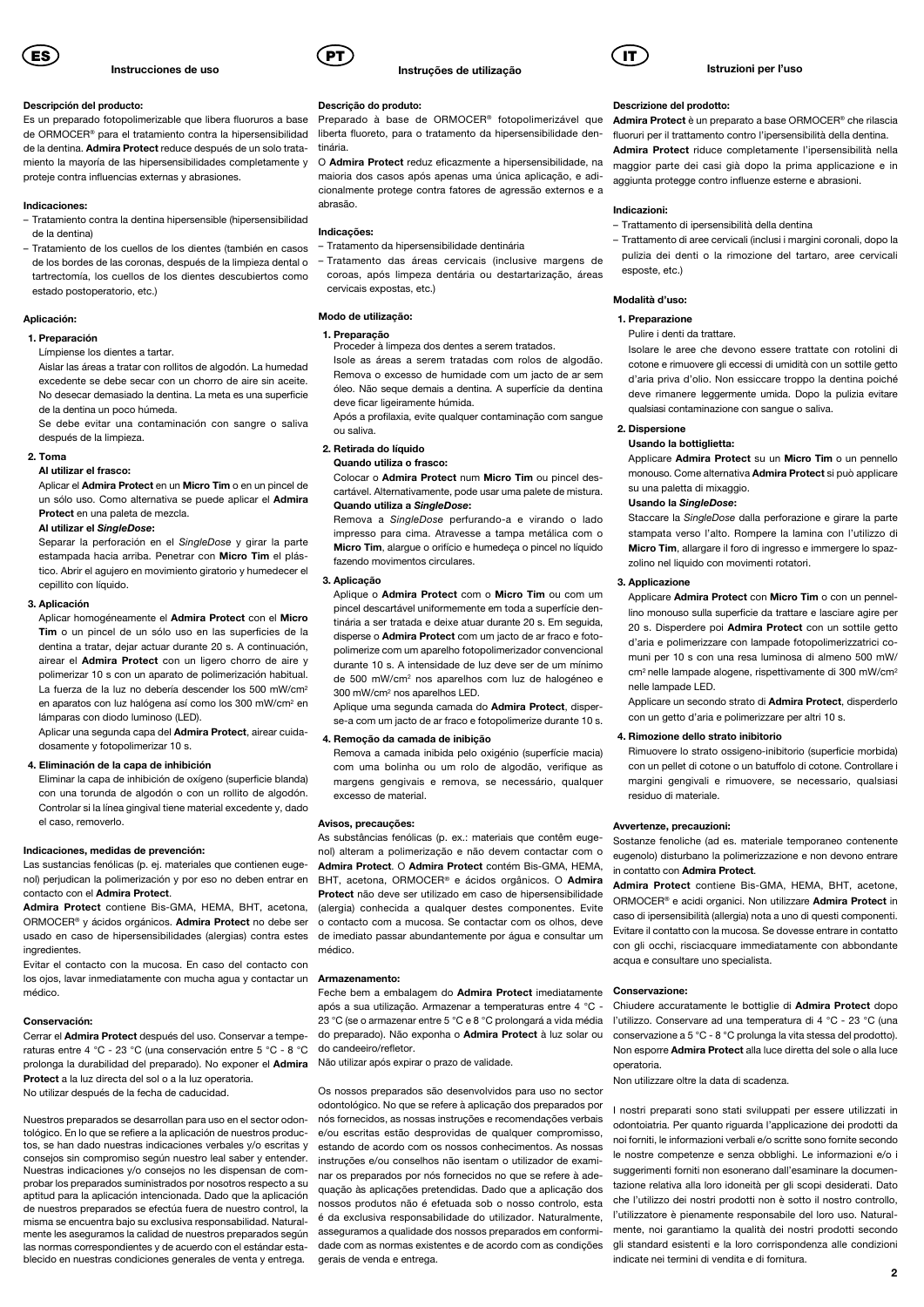

### Περιγραφή προϊόντος:

Φωτο-πολυμεριζόμενο παρασκεύασμα, με απελευθέρωση φθορίου, βασισμένο στα ORMOCER®, για την θεραπεία της υπερευαισθησίας οδοντίνης.

Το Admira Protect μειώνει εντελώς την υπερευαισθησία, στις περισσότερες περιπτώσεις μετά από μία μόνο εφαρμογή και επιπλέον, προστατεύει από εξωτερικές επιδράσεις και αποτριβή.

#### Ενδείξεις:

- Θεραπεία της υπερευαίσθητης οδοντίνης
- Θεραπεία αυχενικών περιοχών (περιλαμβανομένων και των ορίων των στεφανών μετά από καθαρισμό δοντιών ή αφαίρεση τρυγίας, αποκαλυμμένων αυχενικών περιοχών μετά από χειρουργείο κλπ.)

#### Μέθοδος εφαρμογής:

### 1. Προετοιμασία

Καθαρίστε τα δόντια που πρόκειται να θεραπευθούν. Απομονώστε τις περιοχές που θα θεραπευτούν με τολύπια βάμβακος. Απομακρύνετε την περίσσεια υγρασίας με ρεύμα αέρος ελεύθερο ελαίου. Μην ξηράνετε τελείως την οδοντίνη. Η επιφάνεια της οδοντίνης πρέπει να είναι ελαφρός υγρή.

Μετά τον καθαρισμό, αποφύγετε οποιαδήποτε επιμόλυνση με αίμα ή σάλιο.

### 2. Λήψη του υλικού

### Όταν χρησιμοποιείτε το μπουκαλάκι:

Διανέμετε το Admira Protect σε ένα Micro Tim ή σε ένα αναλώσιμο βουρτσάκι. Σαν εναλλακτική, τοποθετήστε το Admira Protect σε μια παλέτα ανάμιξης.

#### Όταν χρησιμοποιείτε το SingleDose:

Ξεχωρίστε ένα SingleDose από την καρτέλα τους και γυρίστε την τυπωμένη επιφάνεια προς τα επάνω. Σπάστε την φολίδα με ένα Micro Tim, μεγεθύνετε το άνοιγμα και εμποτίστε το βουρτσάκι με υγρό κάνοντας κυκλικές κινήσεις.

### 3. Εφαρμογή

Εφαρμόστε το Admira Protect με ένα Micro Tim ή με ένα αναλώσιμο βουρτσάκι ομαλά πάνω σε όλες τις επιφάνειες οδοντίνης που θα θεραπευτούν και αφήστε το να δράσει για 20 δεύτερα. Στη συνέχεια, απλώστε το Admira Protect με ελαφρύ ρεύμα αέρος και φωτο-πολυμερίστε με κατάλληλη συσκευή πολυμερισμού για 10 δεύτερα. Η ισχύς του φωτός πρέπει να είναι τουλάχιστον 500 mW/cm² για τις συσκευές πολυμερισμού με φως αλογόνου και 300 mW/cm² για τις συσκευές LED. Τοποθετήστε ένα δεύτερο στρώμα Admira Protect, απλώστε με ένα ελαφρύ ρεύμα αέρος και φωτο-πολυμερίστε για 10 δεύτερα.

### 4. Αφαίρεση του ανασχετικού στρώματος

Αφαιρέστε το ανασχετικό στρώμα που δημιουργείται υπό την επίδραση οξυγόνου (μαλακή επιφάνεια) με ένα τολύπιο βάμβακος. Ελέγξτε τα όρια των ούλων και αν χρειάζεται, αφαιρέστε περίσσειες του υλικού.

### Πληροφορίες, μέτρα προφύλαξης:

Οι φαινολικές ουσίες (π.χ. υλικά που περιέχουν ευγενόλη) παρεμποδίζουν τον πολυμερισμό και δεν πρέπει να έρθουν σε επαφή με το Admira Protect. To Admira Protect περιέχει Bis-GMA, HEMA, BHT, acetone, ORMOCER® και organic acids. Το Admira Protect δεν θα πρέπει να χρησιμοποιείται σε περιπτώσεις γνωστών υπερευαισθησιών (αλλεργίες) σε οποιοδήποτε από αυτά τα συστατικά. Αποφύγετε την επαφή με το βλεννογόνο. Σε περίπτωση επαφής με τα μάτια, ξεπλύνετε αμέσως με άφθονο νερό και συμβουλευτείτε γιατρό.

#### Αποθήκευση:

Κλείστε σφιχτά το μπουκαλάκι του Admira Protect αμέσως μετά από τη χρήση. Αποθηκεύστε σε θερμοκρασίες 4 °C - 23 °C (η φύλαξη σε θερμοκρασίες μεταξύ 5 °C - 8 °C επιμηκύνει τη διάρκεια ζωής του παρασκευάσματος). Μην εκθέτετε το Admira Protect στο άμεσο ηλιακό φως ή στο φως του οδοντιατρικού προβολέα. Μη το χρησιμοποιείτε μετά την ημερομηνία λήξης.

Τα παρασκευάσματά μας δημιουργήθηκαν για οδοντιατρική χρήση. Όσον αφορά στην εφαρμογή και χρήση των προϊόντων μας, οι πληροφορίες που δίνονται είναι βασισμένες στην πολυετή γνώση μας και δεν είναι υποχρεωτικές. Οι πληροφορίες και οι συμβουλές μας δεν αποκλείουν τη δική σας εξέταση και δοκιμή των προϊόντων ως προς την καταλληλότητα και την αποτελεσματικότητά τους. Όμως για οποιαδήποτε δοκιμή που γίνεται χωρίς τον δικό μας έλεγχο, η ευθύνη είναι αποκλειστικά του χρήστη. Φυσικά, εγγυόμαστε για την ποιότητα των παρασκευασμάτων μας σύμφωνα με τις υπάρχουσες ρυθμίσεις και ανάλογα με τους καθορισμένους γενικούς όρους πώλησης και διάθεσης.



#### Productomschrijving:

Lichtuithardend, fluoride-afgevend produkt op ORMOCER® basis voor de behandeling van dentine-overgevoeligheid.

**Gebruiksaanwiizing** 

Admira Protect sluit elke overgevoeligheid uit, meestal slechts na 1 applicatie. Daarbij beschermt het ook tegen externe invloeden en abrasie.

### Indicaties:

- Behandeling van overgevoelige dentine
- Behandeling van cervicale zone's (inbegrepen: kroonranden, na tandreiniging, blootliggende tandhalzen, enz.)

### Gebruikswijze:

### 1. Voorbereiding

De te behandelen elementen reinigen.

Isoleer de te behandelen zone's met wattenrollen. Verwijder het teveel aan vocht met een olievrije luchtstroom. Droog het dentine niet uit. Het dentine-oppervlak moet licht-vochtig blijven.

Na reiniging alle contaminatie met bloed of vocht vermijden. 2. Uitname

## Bij gebruik van het flesje:

Dispenseer Admira Protect op een Micro Tim of een disposable penseeltie. Als alternatief kan Admira Protect ook op een mengblokje worden gedispenseerd.

#### Bij gebruik van de SingleDose:

Neem een SingleDose uit via de perforatie en draai de bedrukte zijde naar boven. Ga met de Micro Tim door de folie, vergroot het gat en bevochtig met een cirkelende beweging het borsteltje met de vloeistof.

### 3. Applicatie

Breng Admira Protect gelijkmatig aan met Micro Tim of een borsteltje op alle te behandelen dentine-oppervlakken en laat 20 s werken. Spreid dan Admira Protect met een zachte luchtstroom uiteen en fotopolymeriseer met een in de handel verkrijgbare polymerisatielampen voor 10 s. De lichtopbrengst dient bij halogeenlichtapparaten niet minder te zijn dan 500 mW/cm2 en bij LED-lampen niet minder dan 300 mW/cm2. Breng een tweede laag aan en fotopolymeriseer voor 10 s.

### 4. Verwijdering van de inhibitie-laag

Verwijder de zuurstofinhibitie-laag (zacht oppervlak) met een watie of een wattenrol. Controleer de gingivale randen en verwijder het teveel aan materiaal indien nodig.

### Aanwijzingen, voorzorgsmaatregelen:

Fenolsubstanties (o.a. eugenol bevattende tijdelijke cementen) verstoren de polymerisatie en mogen niet in kontakt komen met Admira Protect. Admira Protect bevat Bis-GMA, HEMA, BHT, aceton, ORMOCER® en organische zuren. Bij bekende overgevoeligheden (allergieën) voor de inhoudsstoffen in Admira Protect moet van het gebruik afgezien worden. Vermijd kontakt met de huid. Na kontakt met de ogen dadelijk met veel water spoelen en een arts consulteren.

### Opslag:

Sluit dadelijk na gebruik de fles Adrnira Protect goed af. Opbevaring: Opslag bij een temperatuur tussen 4 °C - 23 °C (opslag aan Luk flasken med Admira Protect tæt straks efter brug. Opbeva-5 °C tot 8 °C verlengt de houdbaarheid). Laat Admira Protect res mellem 4 °C - 23 °C. niet in het direkte licht van de zon of de operatielamp staan. Niet gebruiken na de houdbaarheidsdatum.

Onze preparaten worden ontwikkeld voor gebruik in de tandheelkunde. Voor het gebruik van door ons geleverde preparaten geldt dat onze mondelinge en/of schriftelijke aanwijzingen naar Vore præparater er udviklet til brug inden for dentalområdet. Både beste weten worden gegeven, maar dat deze niet bindend zijn. Onze aanwijzingen en/of adviezen ontslaan u niet van de plicht de door ons geleverde preparaten op hun geschiktheid voor het beoogde doel te keuren. Aangezien het gebruik van onze preparaten gebeurt buiten onze controle is deze uitsluitend voor uw eigen verantwoording. Uiteraard garanderen wij de kwaliteit van onze preparaten in overeenstemming met de bestaande normen als ook in overeenstemming met de voorwaarden als vastgelegd in onze algemene leverings- en verkoopsvoorwaarden.



#### **Brugsanvisning**

#### Produktbeskrivelse:

Lyshærdende fluorholdigt ORMOCER®-baseret materiale til behandling af perifer dentinhyperæstesi.

Admira Protect reducerer markant overfølsomheden, i de fleste tilfælde efter kun én applicering. Desuden beskytter Admira Protect mod eksterne påvirkninger og abrasion.

### Indikationer:

– Behandling af overfølsom dentin

– Behandling af cervicale områder (herunder kronekanter, efter tandrensning eller fjernelse af farvede belægninger, postoperativt eksponerede tandhalse etc.)

#### Håndtering:

### 1. Forberedelse

Rens tænderne der skal behandles.

Isoler områderne, der skal behandles, med vatruller. Fjern overskud af fugt med oliefri luftpåblæsning. Udtør ikke dentinen. Dentinover-fladen skal være let fugtig.

Efter rengøring skal enhver kontamination med blod eller spyt undgås.

### 2. Dispensering

#### Ved anvendelse af flaske:

Dispenser Admira Protect med en Micro Tim eller en engangsbørste. Alternativt dispenseres Admira Protect på en udrøringsblok.

### Ved anvendelse af SingleDose:

Løsgør en SingleDose ved perforationen og vend siden med print opad. Bryd gennem foliet med Micro Tim, gør åbningen større og befugt børsten med væske med roterende bevægelser.

### 3. Applikation

Applicer Admira Protect med Micro Tim eller en engangsbørste i et jævnt lag over alle dentinflader og lad det virke i 20 s.

Derefter fordeles Admira Protect med en svag luftstrøm og lyspolymeriseres med en konventionelle polymeriserings-hjælpermidler i 10 s. Halogenlampers effekt bør være mindst 500 mW/cm2 og LED-lampers effekt bør være mindst 300 mW/cm2.

Applicer endnu et lag Admira Protect, fordel det med en svag luftstrøm og lyspolymeriser i 10 s.

#### 4. Fiernelse af iltinhiberingslaget

Fjern det iltinhiberede lag (klæbrig overflade) med en vatpellet eller en vatrulle. Undersøg gingivalrandene og fjern evt. overskudsmateriale.

#### Information, advarsler, forebyggelse:

Fenollignende produkter, f.eks. eugenolholdige provisoriske materialer, forstyrrer polymeriseringen og bør ikke bringes i kontakt med Admira Protect. Admira Protect indeholder Bis-GMA, HEMA, BHT, acetone, ORMOCER®er og organiske syrer. Admira Protect bør ikke bruges i tilfælde af kendt hypersensitivitet (allergi) mod materialets ingridienser. Undgå kontakt med slimhinden. Ved kontakt med øjnene skylles straks med store mængder vand og en læge konsulteres.

Opbevaring ved 5 °C - 8 °C forlænger produktets holdbarhed. Udsæt ikke Admira Protect for direkte sollys eller lys fra operationslampen.

Bør ikke bruges efter udløbsdatoen.

vore mundtlige og skriftlige anvisninger samt rådgivning ved brug af vore præparater er afgivet uforpligtende og i overensstemmelse med vores bedste viden. De bør imidlertid under alle omstændigheder selv forvisse Dem om, at præparatet er egnet til det påtænkte formål. Eftersom anvendelsen af vore præparater ikke er underlagt vor kontrol, er denne udelukkende på Deres eget ansvar. Vi garanterer naturligvis for, at kvaliteten af vore præparater opfylder eksisterende normer og standarter, der er fastlagt i vores generelle salgs- og leveringsbetingelser.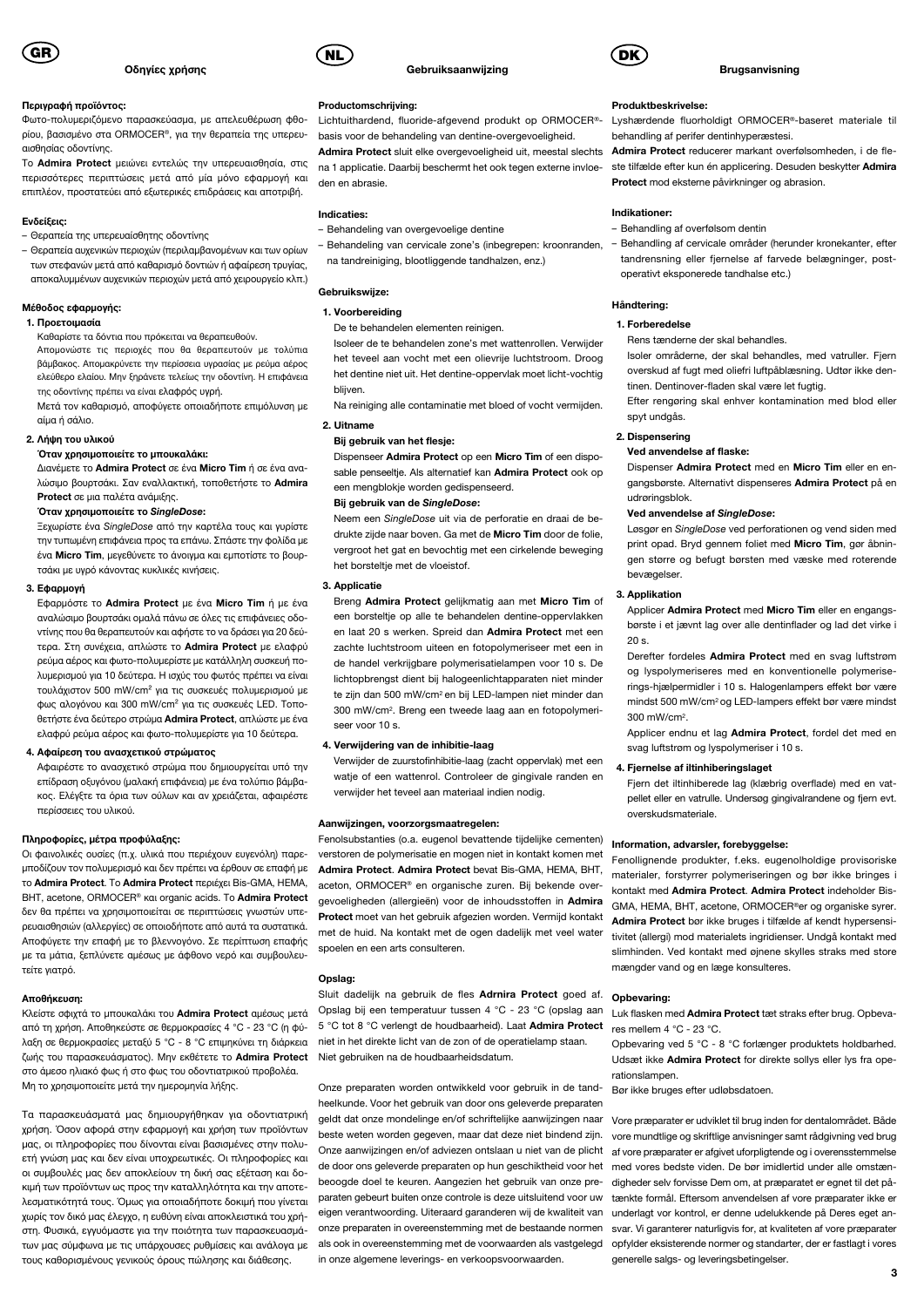

### Käyttöohjeet

### Tuotekuvaus:

Valokovetteinen, fluoria luovuttava ORMOCER®-pohjainen valmiste dentiinin yliherkkyyden hoitoon.

Admira Protect vähentää yliherkkyyden täysin, useissa tapauksissa vain yhden käyttökerran jälkeen ja lisäksi antaa suojan ulkoisia ärsykkeitä ja hankausta vastaan.

#### Indikaatiot:

- Yliherkän dentiin hoitoon
- Kervikaalialueen hoitoon (mukaan lukien kruunun rajat, hampaiden puhdistuksen jälkeen tai hammaskiven poistamisen jälkeen, leikkauksen jälkeen paljastuneet kervikaalialueet jne.)

### Käyttötapa:

#### 1. Valmistelu

Puhdista käsiteltävä hammas.

Eristä käsiteltävät alueet vanurullilla.

Poista ylimääräinen kosteus öljyttömällä ilmasuihkulla. Älä ylikuivaa dentiiniä. Dentiinin pinnan tulisi jäädä hieman

kosteaksi. Puhdistuksen jälkeen vältä kontaminoitumista veren tai syljen

kanssa. 2. Annostelu

Kun käytät pulloa:

Annostele Admira Protect Micro Tim viejäkärkeen tai kertakäyttösiveltimeen.

Vaihtoehtoisesti voit annostella Admira Protectin myös sekoituskuppiin.

### Kun käytät SingleDose kerta-annosta:

Irrota SingleDose rei'itettyä linjaa pitkin ja käännä painettu teksti- puoli ylöspäin. Puhkaise folio Micro Timillä, suurenna aukkoa ja kostuta sivellin nesteeseen pyörivin liikkein.

### 3. Applikointi

Applikoi Admira Protect Micro Tim viejäkärjellä tai kertakäyttösiveltimellä tasaisesti kaikille käsiteltäville dentiinipinnoille ja anna vaikuttaa 20 sekunnin ajan.

Sen jälkeen hajoita Admira Protect miedolla ilmasuihkulla ja valokoveta perinteisellä valokovettajalaitteella 10 sekunnin ajan. Valokovetustehon tulisi olla minimissään 500 mW/cm2 halogeeni valokovettajalaitteilla ja 300 mW/cm2 LED valokovettajalaitteilla. Lisää toinen kerros Admira Protectia, hajoita se heikolla ilmasuihkulla ja valokoveta 10 sekunnin ajan.

### 4. Inhibitiokerroksen poistaminen

Poista happi-inhibitiokerros (pehmeä pinta) vanupelletillä tai vanurullalla. Tarkista ienmarginaalit ja mikäli tarpeen, niin poista kaikki ylimääräinen materiaali.

### Lisätiedot, varotoimenpiteet:

Fenolipitoiset aineet (esim. eugenolia sisältävät materiaalit) Informasjon, forhåndsregler: häiritsevät polymerisaatiota eli niiden käyttöä tulee välttää Admira Protectin kanssa.

Admira Protect sisältää Bis-GMAa, HEMAa, BHTtä, asetonia, ORMOCER®ia ja orgaanisia happoja.

Admira Protect ei pitäisi käyttää mikäli on todettuja yliherkkyyksiä (allergioita) kyseisille ainesosille.

Vältä kontaktia limakalvoon.

Mikäli ainetta joutuu silmään niin huuhtele välittömästi runsaalla vedellä ja hakeudu lääkäriin.

### Säilyttäminen:

Sulje Admira Protect pullo tiiviisti käytön jälkeen. Säilytä 4 °C - 23 °C lämpötilassa (varastointi 5 °C - 8 °C pidentää valmisteen säilyyyysaikaa). Älä altista Admira Protectia suoralle auringonyalolle tai tuolivalolle.

Älä käytä viimeisen käyttöpäiväyksen jälkeen.

Tuotteemme on kehitetty hammaslääkintäkäyttöön. Toimittamiemme tuotteiden käyttöä koskevat suulliset ja/tai kirjalliset tiedot ovat käytössämme olleiden parhaiden tietojemme mukaisia ja ne eivät ole velvoittavia. Antamamme tiedot tai neuvot eivät vapauta käyttäjää arvioimasta toimittamiemme tuotteiden soveltuvuutta aiottuun käyttöön. Koska emme voi valvoa toimittamiemme tuotteiden käyttöä, käyttäjä on itse täysin vastuussa niiden käytöstä. Takaamme luonnollisesti valmisteidemme voimassa olevien standardien mukaisen laadun ja myyntiä sekä jakelua koskevien yleisten sopimusehtojen mukaisuuden.



### Bruksanvisning

### Produktbeskrivelse:

Lysherdende ORMOCER® basert materiale som inneholder fluor til behandling av dentin hypersensitivitet.

Admira Protect fjerner hypersensitivitet helt, som regel allerede etter en applikasjon, og beskytter mot utvendige påvirkninger og abrasjon.

### Indikasjoner:

- Behandling av dentin hypersensitivitet
- Behandling av cervikal områder (inkl. kronekanter), etter tannsteinpuss, eksponerte cervikal områder og lignende.

### Bruksanvisning:

### 1. Preparering

Rengjør tannen som skal behandles.

Isoler områdene som skal behandles med bomullsruller. Blås vekk overflødig fuktighet med oljefri luft. Ikke blås dentinet helt tørt.

Dentinoverflaten skal være litt fuktig.

Etter rengjøring unngå forurensning med blod og saliva. 2. Dosering

### Ved bruk av flaske:

Appliser Admira Protect på en Micro Tim skumgummipellet eller en engangsbørste. Alternativt appliser Admira Protect på en blandepallett.

#### Ved bruk av SingleDose:

Riv av en SingleDose ved perforeringen og snu den slik at den skrevne siden ligger opp. Bryt igjennom med Micro Tim, lag hullet større og fukt børsten med væske ved sirkelbevegelser.

### 3. Applikasjon

Appliser Admira Protect med Micro Tim eller en engangsbørste jevnt over hele dentinoverflaten som skal behandles og la den virke 20 s. Blås deretter Admira Protect jevnt utover med en svak luftstrøm og lysherd materialet med en konvensjonelle herdelamper i 10 s. Lysintensiteten bør være min. 500 mW/cm2 for herdelamper og 300 mW/cm2 for LED lamper

Appliser et nytt lag med Admira Protect, blås det jevnt utover med en svak luftstrøm og lysherd materialet i  $10<sub>s</sub>$ 

### 4. Fjerne smearlaget

Fjern det myke smearlaget på overflaten med en bomullspellet eller bomullsrull.

Kontroller gingivalkanten og fjern om nødvendig overskudd.

Fenolholdige materialer (f.eks eugenolholdige midlertidige materialer) forhindrer polymerisering og må ikke komme i kontakt med Admira Protect.

Admira Protect inneholder Bis-GMA, HEMA, BHT, aceton, ORMOCER® og organiske syrer. Admira Protect skal ikke brukes i tilfeller med kjent hypersensitivitet (allergier) mot noen av materialets ingredienser. Unngå kontakt med slimhinnene. Dersom man får materialet i øynene, skyll øynene med mye vann og kontakt en lege.

#### Lagring:

Sett korken på Admira Protect flasken øyeblikkelig etter bruk. Lagres ved 4 °C - 23 °C (lagring ved 5 °C - 8 °C forlenger lagrings-tiden for produktet). Ikke utsett Admira Protect for direkte sollys eller lys fra operasjonslampen. Skal ikke brukes etter utgått dato.

Våre produkter er utviklet for bruk i dentalbransjen. Når det gjelder våre produkter er våre muntlige eller skriftlige informasjoner gitt etter beste viten og uten forpliktelse. Vår informasjon og våre anbefalinger fritar deg ikke for ansvaret for at produktet brukes til det produktet er ment for. Siden bruk av våre produkter skjer uten vår kontroll er den fullstendig på eget ansvar. Selvfølgelig garanterer vi for kvaliteten på våre produkter som følger internasjonale standarder og de betingelser som er stipulert i våre generelle salgs- og leveringsbetingelser.



### Bruksanvisning

## Produktbeskrivning:

Ljushärdande, fluoridavgivande preparat baserat på ORMOCER®-polymer, avsett för behandling av dentinöverkänslighet.

Admira Protect eliminerar redan efter en engångsbehandling de flesta överkänsligheter och skyddar dessutom mot yttre faktorer och nötning.

### Indikationer:

- Behandling av överkänsligt dentin (dentinhypersensibilitet)
- Behandling av tandhalsar (även kronränder, efter tandrengöring eller borttagning av tandsten, frilagda tandhalsar postoperativt osv).

#### Användningsteknik:

#### 1. Förberedelser

Rengör tänderna som ska behandlas.

Ytor som skall behandlas isoleras med bomullsrullar. Överskott av fukt avlägsnas med oljefri tryckluft. Torka inte dentinet alltför starkt. Målet är en lätt fuktig dentinyta.

Ingen kontaminering med saliv eller blod får ske efter rengöringen.

#### 2. Uttag

#### Vid användning av flaska:

Applicera Admira Protect på en Micro Tim eller en engångspensel. Det är också möjligt att lägga ut en droppe Admira Protect på en blandningsplatta.

#### Vid användning av SingleDose:

Lösgör en SingleDose genom att riva av i perforeringen och lägg den med tryckta sidan uppåt. Tryck hål på folien med Micro Tim, vidga hålet och vät borsten i vätskan genom en cirkelrörelse.

### 3. Applicering

Lägg på Admira Protect jämnt på alla dentinytor som skall behandlas. Använd Micro Tim eller engångspensel. Låt medlet verka i 20 s. Blås ut Admira Protect med en försiktig luftström. Polymerisera med vanliga polymerisationslampor i 10 s. Ljuseffekten bör ligga på minst 500 mW/cm2 för halogenlampor och 300 mW/cm2 för lysdioder. Lägg på ett andra skikt med Admira Protect, blås försiktigt och ljushärda i  $10<sub>s</sub>$ 

### 4. Borttagning av inhibitionsskiktet

Det syrehämmande inhibitionsskiktet tas bort med en bomullspellet eller en bomullsrulle. Kontrollera gingivakanten och avlägsna i förekommande fall överskottsmaterial.

#### Information, försiktighetsåtgärder:

Fenoliska substanser (t ex provisoriska material som innehåller eugenol) hämmar polymeriseringen och får därför inte komma i kontakt med Admira Protect.

Admira Protect innehåller Bis-GMA, HEMA, BHT, aceton, ORMOCER®er och organiska syror.

Admira Protect ska inte användas vid känd hypersensitivitet (allergi) mot något av innehållet.

Undvik att få medlet på munslemhinnan. Om medlet hamnar i ögonen sköljes omedelbart med rikliga mängder vatten och kontakt tas med ögonläkare.

### Förvaring:

Stäng flaskan med Admira Protect ordentligt omedelbart efter användning. Förvaras vid 4 °C - 23 °C (lagring vid 5 °C - 8 °C förlänger hållbarheten). Admira Protect får inte utsättas för direkt solljus eller ljus från op-lampan.

Använd ej efter utgångsdatum.

Våra beredningar är utvecklade för dentalområdet. Den information vi lämnat avspeglar vår kunskap i dagsläget om användning av produkten, men innebär ingen garanti från vår sida. Våra muntliga eller skriftliga upplysningar och/eller råd befriar inte användaren från skyldigheten att själv bedöma huruvida produkten är lämplig för det avsedda ändamålet. Eftersom vi inte kan styra hur produkten används faller hela ansvaret på användaren i det enskilda fallet. Vi garanterar naturligtvis att vår produkt uppfyller kraven i tillämpliga standarder och motsvarar de villkor som anges i våra allmänna försäljnings- och leveransvillkor.

> Phone +49 (4721) 719-0 Fax +49 (4721) 719-140 e-mail: marketing@voco.com www.voco.dental

> > **Lyoco**

4

## Last revised: 11/2018

| VOCO GmbH               |
|-------------------------|
| Anton-Flettner-Str. 1-3 |
| 27472 Cuxhaven          |
| Germany                 |

VC 60 AA1650 E1 1118 99 © by VOCO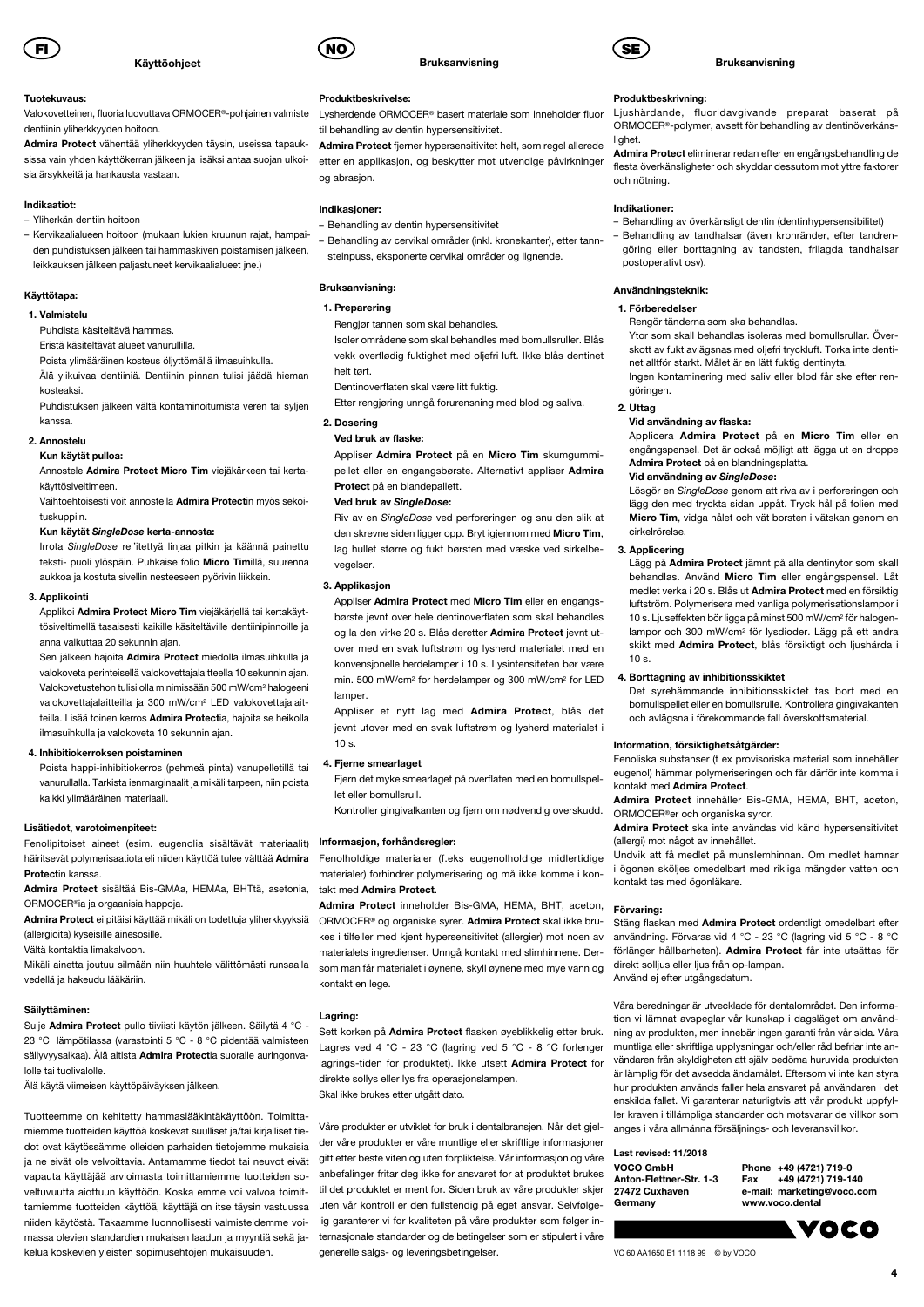# VOCO Admira® Protect



#### Termékleírás:

Fényre kötő, fluorid-tartalmú ORMOCER®-alapú készítmény dentin túlérzékenység kezelésére.

Az Admira Protect a legtöbb esetben már az első kezelést követően megszünteti a túlérzékenységet és ezen felül véd a külső hatások és az abrázióval szemben.

Használati utasítás

#### Indikációk:

– Túlérzékeny dentin kezelése

– Fognyaki területek kezelése (beleértve a koronaszéleket, a professzionális fogtisztítás, fogkő eltávolítás, vagy műtét stb után, exponált nyaki területeket)

### A használat módja:

### 1. Előkészítés

A kezelendő fogakat meg kell tisztítani.

Izolálja a kezelendő területet, vatta rolnival. Távolítsa el a felesleges nedvességet olajmentes levegő segít-

ségével. Ne szárítsa túl a dentint. A dentin felszínének enyhén nedves-

nek kell lennie. A tisztítás után, kerülje a vérrel vagy nyállal történő kontaminációt.

## 2. Adagolás

### Üveges kiszerelés használatakor:

Töltsön Admira Protectet Micro Tim-re vagy egyszer használatos ecsetre. Alternatív megoldásként, cseppenthet Admira Protectet egy keverőlapra.

### SingleDose (egy adagos) kiszerelés használatakor:

Válassza le a SingleDose-t a perforációnál és fordítsa a nyomtatott oldalával felfelé. Szúrja át a fóliát a Micro Tim ecsettel, tágítsa ki a rést, és körkörös mozdulatokkal nedvesítse be az ecsetet.

#### 3. Applikálás

Applikálja az Admira Protectet Micro Timmel vagy egyszer használatos ecsettel minden kezelendő dentin felületre egyenletesen, és hagyja hatni 20 másodpercig. Ezután terítse szét az Admira Protectet enyhe levegő fújással és lámpázza meg hagyományos fotopolimerizációs készülékkel 10 másodpercig. A kibocsátott fénynek halogén polimerizációs készülékek esetén legalább 500 mW/cm2-esnek, LED-es készülékek esetén 300 mW/cm2-esnek kell lennie. Vigyen fel egy második Admira Protect réteget, terítse szét enyhe levegő fújással és lámpázza meg 10 másodpercig.

### 4. Az inhibíciós réteg eltávolítása

Távolítsa el az oxigén inhibíciós réteget (puha felületet) egy pamut pellettel vagy pamutgombóccal. Ellenőrizze a gingiva széleket, és ha szükséges, távolítsa el a maradék anyagot.

#### Információk, óvintézkedések:

A fenolos anyagok (pl. eugenol tartalmú anyagok) zavarják a polimerizációt és nem kerülhetnek érintkezésbe az Admira Protecttel. Az Admira Protect Bis-GMA-t, HEMA-t, BHT-t, acetont, ORMOCER®-t és szerves savakat tartalmaz. Az Admira Protect nem használható fel a bármely ezen összetevőjével szembeni ismert hiperérzékenység (allergia) esetén.

Kerülje a nyálkahártyával érintkezését.

Amennyiben szembe kerül, öblítse ki bő vízzel, és forduljon orvoshoz.

#### Tárolás:

Használat után zárja vissza szorosan az Admira Protect palackját. Tárolja 4 °C - 23 °C hőmérsékleten (5 °C - 8 °C-on tárolás meghosszabbítja a készítmény eltarthatóságát). Ne tegye ki az Admira Protectet közvetlen napfénynek, vagy az OP lámpa fényének.

Ne használja a lejárati időt követően.

Készítményünket fogorvosi felhasználásra fejlesztettük ki. Az általunk szállított termék információit legjobb tudásunk szerint, minden kötelezettség nélkül szóban és/vagy írásban megadtuk. Az általunk adott információ és/vagy tanács nem mentesíti Önt annak a megvizsgálásától, hogy az általunk szállított anyag megfelel-e az Ön alkalmazási céljainak. Mivel készítményünk alkalmazását nem tudjuk ellenőrizni, a felhasználó felelős az alkalmazásért. Természetesen garantáljuk készítményünk minőségét a fennálló szabványok szerint megfelelve azon általános feltételeknek, melyeket az értékesítés és a szállítás során kikötöttünk.



 $C6482$ 

# RU)<br>АДМИРА ПРОТЕКТ (Admira Protect)

Разрешен к применению на территории РФ № ФСЗ 2011/09581

Инструкция по применению

### Описание материала:

Светоотверждаемый, выделяющий фторид препарат на основе Oрмокер®а (ORMOCER®) для лечения гиперестезии дентина.

В большинстве случаев Адмира Протект уже после однократного применения полностью устраняет повышенную чувствительность и дополнительно защищает от внешних воздействий и абразии.

### Показания к применению:

- Лечение гиперестезии дентина (повышенной чувствительности дентина),
- Лечение шеек зубов (также при оголении краев коронок, после профчистки или снятия зубного камня, при оголении шеек зубов после оперативного вмешательства и т.д.).
- 

### Обработка: 1. Подготовка

Зубы, требующие лечения, необходимо почистить.

Рабочее поле изолировать ватными валиками. Избыточную влажность устранить с помощью воздушной струи без масляных примесей. Не пересушивать дентин. Цель слегка влажная поверхность дентина.

После очистки следует исключить загрязнение поверхности кровью или слюной.

### 2. Извлечение материала

При использовании флакона:

Нанести Адмиру Протект на Микро Тим или одноразовую кисточку.

Альтернативный вариант – материал Адмира Протект нанести на палету для смешивания.

## При использовании унидозы:

Отделить унидозу по линии перфорации и повернуть вверх стороной с напечатанным текстом. С помощью Микро Тим проткнуть фольгу, слегка расширить перфорационное отверстие и круговым движением пропитать кисточку жидкостью.

### 3. Нанесение материала

Адмиру Протект равномерно нанести с помощью Микро Тим или одноразовой кисточки на все поверхности дентина, подлежащие ообработке и оставить для воздействия на 20 с. Затем Адмиру Протект раздуть слабой воздушной струей и полимеризовать стандартным фотополимеризатором в течение 10 с. Мощность светового потока при использовании галогенных ламп должна быть не ниже 500 мВт/ см<sup>2</sup>, при использовании LED-ламп - не ниже 300 мВт/ см<sup>2</sup>.

Нанести второй слой Адмиры Протект, осторожно раздуть воздухом и полимеризовать 10 с.

### 4. Удаление ингибированного слоя

Слой, ингибированный кислородом (мягкая поверхность), удалить ватным тампоном или валиком. Обследовать десневую борозду на наличие излишков материала и при необходимости удалить их.

#### Указания, меры предосторожности:

Фенольные субстанции (напр., эвгенолосодержащие материалы) приводят к нарушению полимеризации и поэтому не должны вступать в контакт с Адмирой Протект.

Адмира Протект содержит Bis-GMA, HEMA, BHT, ацетон, Oрмокер®ы (ORMOCER®)и органические кислоты. При наличии повышенной чувствительности (аллергии) к данным компонентам Адмира Протект, следует отказаться от его применения. Исключить контакт со слизистой оболочкой полости рта. В случае попадания в глаза немедленно промыть их большим количеством воды и обратиться к врачу.

#### Хранение:

После применения флакон с Адмирой Протект плотно закрыть. Хранить при температуре 4 °С - 23 °С (хранение при 5 °С - 8 °С продлевает срок годности препарата).

Материал Адмира Протект не подвергать воздействию прямых солнечных лучей или операционного светильника.

После истечения срока годности материал больше не применять.

Наши препараты разработаны для использования в стоматологии. Поскольку речь идет о применении поставляемых нами препаратов, наши устные и/или письменные указания, а также наша консультация, являются абсолютно честными и ни к чему не обязывающими. Наши указания и/или консультации не освобождают Вас от проверки поставляемых нами препаратов на их пригодность к использованию в соответствующих целях. Поскольку применение наших препаратов проводится без нашего контроля, ответственность за это ложится исключительно на Вас. Разумеется, мы гарантируем, что качество наших препаратов отвечает существующим нормам, а также стандартам, указанным в наших общих условиях продажи и поставок.



#### Instrukcja użycia

#### Opis produktu:

Światłoutwardzalny, uwalniający fluor preparat na bazie ORMOCER®ów do znoszenia nadwrażliwości zębiny.

Admira Protect w większości przypadków już po pierwszym użyciu całkowicie eliminuje nadwrażliwość zębów, dodatkowo chroniąc przed negatywnym wpływem czynników zewnętrznych i ścieraniem się zębów.

### Wskazania:

– Znoszenie nadwrażliwości zębiny

– Zabezpieczanie szyjek zębów (m. in. brzegow preparacji pod korony protetyczne, po czyszczeniu lub usuwaniu kamienia nazębnego, okolic szyjek zębow obnażonych w wyniku zabiegów chirurgicznych).

### Sposób użycia:

#### 1. Przygotowanie

Przed leczeniem należy oczyścić zęby.

Zęby należy zabezpieczyć przed dostępem śliny wałkami z ligniny. Nadmiar wilgoci usunąć strumieniem powietrza. Nie przesuszać zębiny, powinna pozostać lekko wilgotna. Unikać zanieczyszczenia oczyszczonych powierzchni krwią lub śliną.

#### 2. Pobranie materiału

Używając butelki:

Nanieść preparat bezpośrednio na pędzelek Micro Tim lub inny jednorazowy pędzelek. Alternatywnie można również nanieść preparat na tackę do mieszania.

#### Używając SingleDose:

Oderwać brzeg opakowania SingleDose wzdłuż perforacji i odwrócić zadrukowaną stroną do góry. Używając pędzelka Micro Tim przebić folię, powiększyć powstały otwór i ruchami okrężnymi nasączyć pędzelek preparatem.

### 3. Aplikacja

Produkt Admira Protect należy nanieść równomiernie na przygotowane powierzchnie zębiny za pomocą pędzelka Micro Tim lub innego jednorazowego pędzelka i pozostawić na 20 sekund. Następnie delikatnie rozprowadzić słabym strumieniem powietrza i utwardzać światłem konwencjonalnej lampy polimeryzacyjnej przez 10 sekund. Natężenie światła powinno wynosić nie mniej niż 500 mW/cm2 dla lamp halogenowych i 300 mW/cm2 dla lamp diodowych. Nanieść drugą warstwę preparatu Admira Protect, rozprowadzić słabym strumieniem powietrza i polimeryzować światłem przez kolejne 10 sekund.

### 4. Usunięcie warstwy inhibicyjnej

Niespolimeryzowany materiał warstwy inhibicji tlenowej (miękka powierzchnia) usunąć wacikiem lub wałkiem ligniny. Skontrolować okolice dziąsła pod kątem obecności nadmiaru materiału i w razie potrzeby usunąć.

#### Informacje dodatkowe, środki ostrożności:

Substancje fenolowe (np. materiały zawierające w składzie eugenol) mogą zaburzać polimeryzację i nie powinny być stosowane razem z preparatem Admira Protect.

Admira Protect zawiera Bis-GMA, HEMA, BHT, aceton, ORMOCER®y oraz kwasy organiczne. W przypadku rozpoznanej nadwrażliwości (alergii) na składniki Admira Protect należy zrezygnować z aplikacji preparatu. Unikać kontaktu preparatu z błonami śluzowymi. W przypadku dostania się preparatu do oczu, obficie przepłukać je wodą i skonsultować się z lekarzem.

#### Przechowywanie:

Bezpośrednio po użyciu szczelnie zamknąć buteleczkę z preparatem Admira Protect. Przechowywać w temperaturze od 4°C - 23°C (przechowywanie w temp. 5°C - 8°C wydłuża czas przydatności materiału do użycia). Nie wystawiać produktu Admira Protect na bezpośrednie działanie światła słonecznego lub lampy zabiegowej.

Nie stosować po upływie terminu ważności.

Oferowane przez nas preparaty opracowano do stosowania w stomatologii. Udzielamy ustnych i pisemnych porad dotyczących stosowania dostarczonych przez nas preparatów wedle naszej najlepszej wiedzy, nie możemy jednak ponosić za nie odpowiedzialności. Udzielane przez nas informacje i/lub porady nie zwalniają Państwa z obowiązku sprawdzenia przydatności dostarczonych przez nas preparatów do zamierzonych celów. Ponieważ stosowanie naszych produktów przebiega bez naszej kontroli, odpowiedzialność za ich prawidłowe użycie leży całkowicie po Państwa stronie. Oczywiście gwarantujemy najwyższą jakość naszych produktów, spełniających obecnie obowiązujące normy oraz standardy opisane w ogólnych warunkach dostarczania i sprzedaży produktów.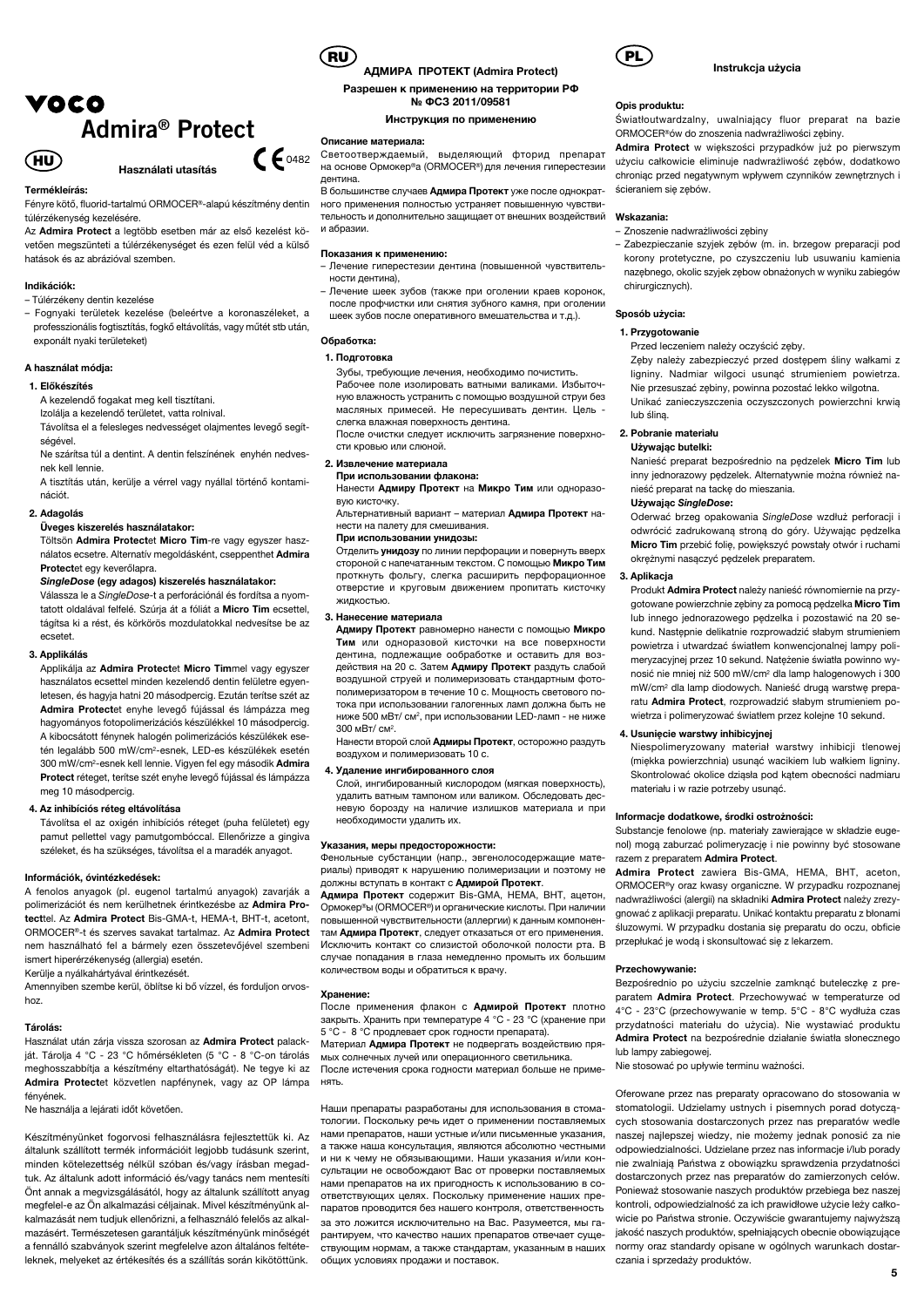

### Popis produktu:

Admira Protect je světlem tuhnoucí přípravek uvolňující fluoridy na bázi ORMOCER®ů určený k léčbě hypersenzitivity.

Admira Protect výrazně snižuje hypersenzitivitu ve většině případů již po jednom ošetření a dále chrání před vnějšími vlivy a abrazí.

#### Indikace:

- Ošetření hypersenzitivního dentinu
- Ošetření krčkových oblastí (také povrchů u okrajů korunek, po čistění zubů nebo po odstranění zubního kamene, obnažených krčků zubů jako pooperačního stavu atd.)

#### Způsob použití:

### 1. Příprava

Vyčistěte zuby určené k ošetření.

Oblasti určené k ošetření izolujte vatovými válečky. Nadbytečná vlhkost se osuší proudem vzduchu bez příměsi oleje. Nepřesušte dentin. Povrch dentinu by měl zůstat mírně navlhlý. Po vyčistění se musí zabránit kontaminaci slinami nebo krví.

#### 2. Dávkování

#### V případě použití lahvičky:

Naneste Admira Protect na Micro Tim nebo jednorázový štěteček. Alternativně lze nanést Admira Protect na míchací podložku.

#### V případě použití SingleDose:

SingleDose odtrhněte v místě perforace a otočte potištěnou stranou nahoru. Aplikátorem Micro Tim prorazte fólii, otvor zvětšete a za krouživého pohybu napusťte štěteček tekutinou.

#### 3. Nanášení

Admira Protect naneste pomocí Micro Tim nebo jednorázového štětečku stejnoměrně na všechny ošetřované plochy dentinu a nechte 20 sekund působit. Potom Admira Protect rozprostřete slabým proudem vzduchu a 10 sekund vytvrzujte běžnou polymerační lampou. Výkon halogenových polymeračních lamp by měl být minimálně 500 mW/cm2 a LED polymeračních lamp 300 mW/cm2. Poté naneste druhou vrstvu Admira Protect, rozprostřete proudem vzduchu a opět vytvrzujte světlem po dobu 10 sekund.

#### 4. Odstranění inhibiční vrstvy

Okysličenou (měkkou), povrchovou inhibiční vrstvu odstraňte vatovou peletkou nebo vatovým válečkem. Zkontrolujte okraje gingivy a v případě potřeby odstraňte zbytky materiálu.

#### Informace, bezpečnostní opatření:

Polymeraci negativně ovlivňují látky obsahující fenol (např. materiály obsahující eugenol). Je třeba zabránit jejich kontaktu s Admira Protect.

Admira Protect obsahuje Bis-GMA, HEMA, BHT, aceton, ORMOCER®y a organické kyseliny. Admira Protect by se neměl používat v případě známé hypersenzitivity (alergie) na některou z ľn caz de contact cu ochii clătiți imediat cu multă apă și consuljeho složek.

Zabraňte styku s ústní sliznicí.

V případě zasažení očí, oči ihned vypláchněte velkým množstvím vody a vyhledejte lékaře.

#### Skladování:

Lahvičku s Admira Protect po použití pevně uzavřete. Skladujte při teplotě nad 4 °C - 23 °C (skladování při teplotě 5 °C - 8 °C prodlužuje trvanlivost přípravku). Nevystavujte Admira Protect přímému slunečnímu světlu a světlu stomatologické soupravy. Nepoužívejte po vypršení data expirace.

Naše preparáty jsou vyvinuté pro použití v zubním lékařství. Příslušné informace o použití – ústní/psané jsou podány podle našich nejlepších znalostí, nicméně nezávazně. Na naše informace/návod se nemůžete odvolávat v případě použití za jiným účelem, než je uvedeno v návodu. Uživatel našich preparátů je plně zodpovědný za jejich správnou aplikaci. Zaručujeme samozřejmě kvalitu našich preparátů v souladu se stávajícími standardy a našimi obecnými dodacími a prodejními podmínkami.



#### Descrierea produsului:

Material pe bază de ORMOCER®, fotopolimerizabil, cu degajare de fluor, pentru tratamentul hipersensibilităţii dentinei.

Admira Protect reduce complet hipersensibilitatea, în majoritatea cazurilor numai dupa o singură aplicare şi în plus protejează împotriva factorilor externi şi a abraziunii.

### Indicatii:

- Tratamentul hipersensibilităţii dentinei
- Tratamentul zonelor cervicale (inclusiv a marginilor coroanelor, după periajul dinților sau a detartrajului, a zonelor cervicale expuse după chirurgie etc)

### Metoda de folosire:

#### 1. Prepararea Dinții ce urmează a fi tratați vor fi curățați.

Izolați zonele ce urmează a fi tratate cu rulouri de vată. Uscați excesul de apă cu un jet de aer fără ulei. A nu se usca în exces dentina. Suprafața dentinei trebuie să fie puțin umedă. După curăţare evitaţi contaminarea cu sânge sau salivă.

2. Dozarea:

#### La folosirea flaconului:

Aplicati Admira Protect pe o perie Micro Tim sau o perie de unică folosință. Ca o variantă alternativă aplicați Admira Protect pe o placuță de amestecare.

#### La folosirea SingleDose:

Îndepărtați o SingleDose prin ruperea pe marginea perforată și mentineţi partea imprimată în sus. Găuriţi folia cu ajutorul periei Micro Tim, măriți deschiderea și aplicați produsul direct de pe peria aplicatoare cu mişcări circulare.

#### 3. Aplicarea

Aplicati Admira Protect în mod uniform pe zonele de dentină ce urmează a fi tratate cu ajutorul periei Micro Tim sau a unei perii de unică folosință și lăsați să acționeze timp de 20 sec. Apoi dispersati Admira Protect cu un jet slab de aer și fotopolimerizati cu o lampă conventională de polimerizare timp de 10 sec. Intensitatea luminii trebuie să fie de cel putin 500 mW/cm<sup>2</sup> pentru lămpile de tip halogen sau 300 mW/cm2 pentru lămpile de tip LED. Aplicati un al doilea strat de Admira Protect. dispersaţi-l cu un jet slab de aer şi fotopolimerizaţi timp de 10 sec.

#### 4. Îndepărtarea stratului de inhibitie:

Îndepărtaţi stratul de inhibiţie (suprafaţa moale) cu ajutorul unui rulou sau o buletă de vată. Verificați marginile gingivale și, dacă este necesar, eliminati orice reziduuri de material.

#### Informații, măsuri de precauție:

Substantele fenolice (de ex materialele ce contin eugenol) afectează polimerizarea şi nu trebuie aduse în contact cu Admira Protect.

Admira Protect contine Bis-GMA, HEMA, BHT, acetonă, ORMOCER®i şi acizi organici. A nu se folosi Admira Protect în cazuri de hipersensibilități (alergii) cunoscute la unul dintre acești ingredienti.

taţi un doctor.

### Depozitarea:

Închideți bine flaconul de Admira Protect după folosire. A se pastra la temperaturi cuprinse între 4 °C - 23 °C (păstrarea la temperature între 5 °C - 8 °C prelungeşte timpul de folosire al produsului). A nu se expune Admira Protect direct în lumina solară sau în lumina lămpii scialitice.

A nu se utiliza produsul după data expirării.

Produsele noastre au fost concepute pentru uz stomatologic. În ceea ce priveşte aplicarea produselor livrate de noi, informaţiile verbale şi/sau scrise au fost oferite în conformitate cu toate cunoștințele pe care le avem și fără nici o obligație. Informațiile şi/sau sfaturile noastre nu vă scutesc de obligaţia de a examina materialele furnizate de noi din punct de vedere al potrivirii cu scopurile dumneavoastră. Aplicarea preparatelor aflându-se în afara controlului nostru, utilizatorul este pe de-a întregul responsabil pentru aplicare. Desigur, garantăm calitatea preparatelor noastre în conformitate cu standardele existente şi în conformitate cu conditiile stipulate de termenii generali ai vânzării și livrării.



#### Инструкции за употреба

#### Описание на продукта:

Фотополимеризиращ, освобождаващ флуор, препарат на основа на Ормосер® (ORMOCER®), за лечение на свръхчувствителен дентин.

Admira Protect в повечето случаи намалява свръхчувствителността само след една апликация и освен това предпазва от външни влияния и абразио.

#### Показания:

- Третиране на свръхчувствителен дентин.
- Третиране в областта на шийката (включително граници на корони, след почистване на зъбите или отстраняване на зъбен камък, шиечни зони, изложени на различни влияния след хирургични намеси и т.н.)

### Начин на използване:

#### 1. Подготовка

Почистете зъбите, които ще бъдат третирани. Изолирайте с лигнинови ролки.

Не пресушавайте дентина. Дентиновата повърхност трябва да бъде леко влажна.

След почистването избягвайте замърсяване с кръв или слюнка.

#### 2. Нанасяне

#### Когато използваме бутилкова форма:

Нанасяйте Admira Protect с помощта на Micro Tim или четка. Може също така да се използва смесителната палитра, върху която да се накапе течността от бутилката. Когато използваме единични дози:

Откъснете единичната доза по перфорацията и я обърнете с надписите нагоре. Пробийте фолиото с Micro Tim, разширете отвора и навлажнете четката с течност чрез кръгови движения.

#### 3. Приложение

Нанесете Admira Protect с Micro Tim или с четка равномерно върху дентиновите повърхности и оставете да действа 20 сек. След това разнесете Admira Protect със слаба въздушна струя и фотополимеризирайте с обикновена лампа за 10 сек. Мощността на светлинния поток трябва да бъде най-малко 500 mW/cm2 за халогенните лампи и 300 mW/cm2 за LED лампите. Нанесете втори слой Admira Protect, разстелете със слаба въздушна струя и фотополимеризирайте 10 сек.

### 4. Отстраняване на инхибирания слой

Отстранете кислородно инхибирания слой (мека повърхност) с памучен тупфер или лигнинова ролка. Проверете гингивалните граници и отстранете излишъците, ако е необходимо.

#### Информация, предпазни мерки:

Фенолните съединения (напр. евгенол-съдържащи материали) пречат на полимеризацията и не трябва да бъдат в контакт с Admira Protect. Admira Protect съдържа Bis-GMA, HEMA, BHT, ацетон, Ормосер® (ORMOCER®) и органични киселини. Admira Protect не трябва да се използва в случаи на известна свръхчувствителност (алергия) към някоя от тези съставки. Избягвайте контакт с лигавицата. При контакт с очите незабавно изплакнете с много вода и се консултирайте с лекар.

#### Съхранение:

Затваряйте Admira Protect веднага след употреба. Съхранявайте при температура 4 °С - 23 °С (съхранение при 5 °С - 8 °С удължава срока на годност на продукта). Не излагайте Admira Protect на пряка слънчева светлина, или на светлината на рефлектора на стоматологичния юнит.

Не използвайте след изтичане срока на годност.

Нашите продукти са предназначени за използване в стоматологията. Що се отнася до приложението на доставяните от нас продукти, устната и/или писмената информация, която предоставяме за тях е най-добрата, с която разполагаме. Тя не е задължителна. Нашата информация и/или препоръки не ви освобождават от задължението сами да изпробвате качествата на материала, отнесени към предназначенията му. Тъй като работата с нашите продукти е вън от нашия контрол, потребителят е лично отговорен за използването им. Разбира се, ние гарантираме, че нашите продукти отговарят на съществуващите стандарти за качество и изисквания към условията, които ние поставяме към продажбите и доставянето.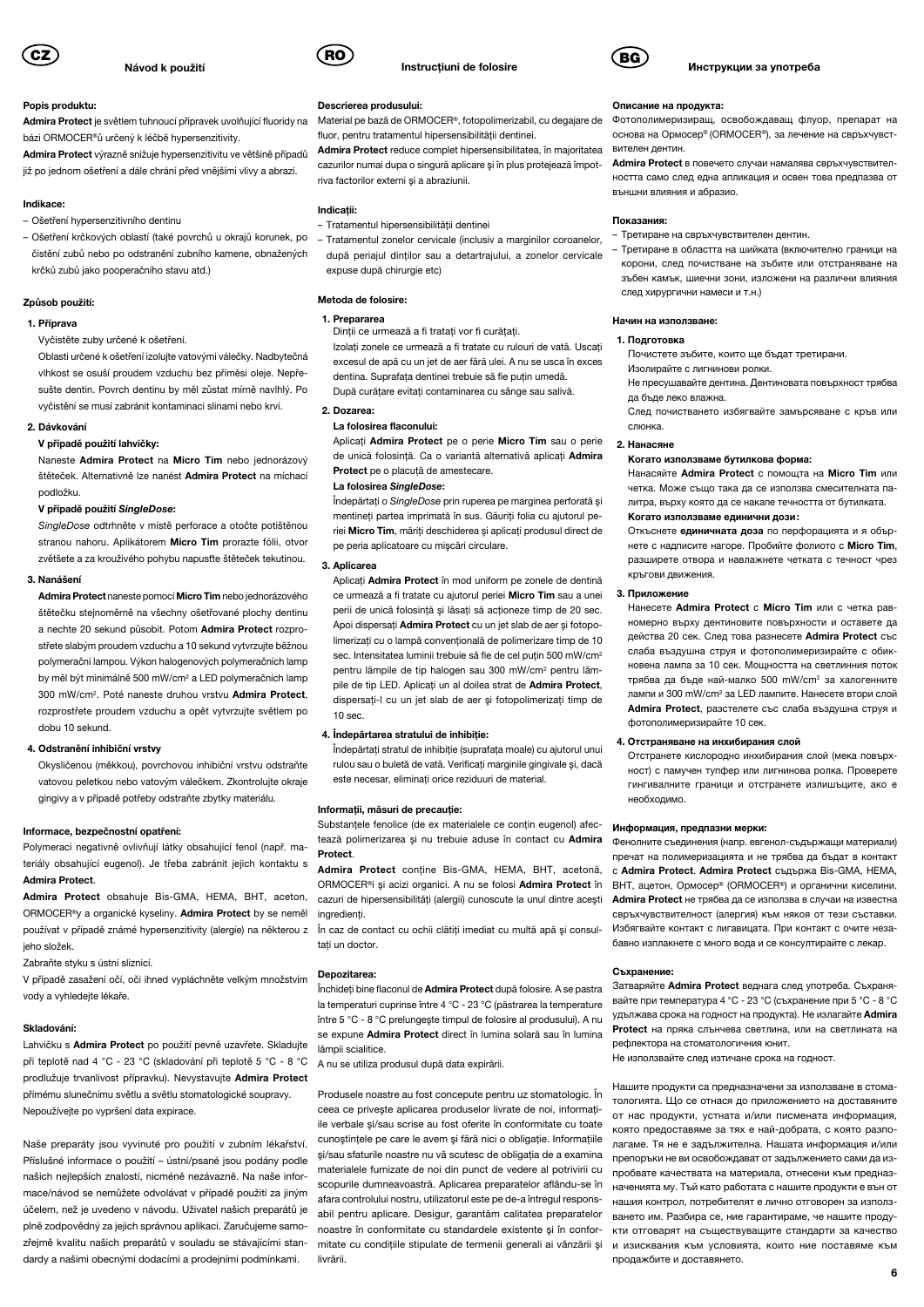

### Opis proizvoda:

Na svetlobi strjujoč preparat na osnovi ORMOCER®-ov, ki oddaja fluorid; namenjen za zdravljenje prevelike občutljivosti dentina. Admira Protect že po enem zdravljenju povsem zmanjša večino preobčutljivosti in hkrati ščiti pred zunanjimi vplivi in obrabo.

### Indikacije:

- Zdravljenje preobčutljivega dentina (prevelike občutljivosti dentina)
- Zdravljenje zobnih vratov (tudi pri robovih zobnih kron, po čiščenju zobov ali odstranitvi zobnega kamna, pri razkritih zobnih vratovih kot pooperativno stanje itd.)

#### Obdelava:

#### 1. Priprava

Zobe pred obdelavo očistite.

Predele, ki jih boste obdelali, zaščitite z vatnimi kroglicami. Odstranite odvečno vlago s stisnjenim zrakom, ki ne vsebuje olja. Dentina ne posušite preveč. Cilj je doseči rahlo vlažno površino dentina.

Obdelana površina se po čiščenju ne sme kontaminirati s krvjo ali slino.

### 2. Odstranjevanje

### Pri uporabi stekleničke:

Admira Protect nanesite na Micro Tim ali na čopič za enkratno uporabo.

Preparat Admira Protect lahko nanesete tudi na paleto za mešanje.

### Pri uporabi SingleDose:

SingleDose odrežite na označenem mestu in obrnite potiskano stran navzgor. Z dozirno konico Micro Tim predrite folijo. nekoliko razširite luknjo in s krožnimi gibi navlažite ščetkico s tekočino.

### 3. Aplikacija

Preparat Admira Protect s konico Micro Tim ali čopičem za enkratno uporabo enakomerno nanesite na vse površine dentina, ki jih boste obdelali, in ga pustite učinkovati 20 sekund. Nato preparat Admira Protect razpihajte z blagim pihanjem in polimerizirajte 10 sekund z navadno napravo za polimerizacijo. Svetlobna moč naj ne bo manjša od 500 mW/cm2 pri halogenih svetlobnih napravah in 300 mW/cm2 pri lučkah LED. Nanesite drugo plast preparata Admira Protect, jo previdno

razpihajte in 10 sekund strjujte na svetlobi.

### 4. Odstranitev plasti zadrževanja

Plast zadrževanja kisika (mehka površina) odstranite z vatnim tamponom ali vatno kroglico.

Preverite, ali se je na dlesninem žlebu nabral odvečni material, in ga odstranite, če je to potrebno.

#### Opozorila in previdnostni ukrepi:

Fenolne snovi (na primer materiali, ki vsebujejo evgenol) vplivajo na polimerizacijo in zato ne smejo priti v stik s preparatom Admira **Protect** 

Admira Protect vsebuje Bis-GMA, HEMA, BHT, aceton, OR-MOCER®e in organske kisline. Pri znani preobčutljivosti (alergiiah) na te sestavine **Admira Protect** materiala ne smete uporabiti. Preprečite stik z ustno sluznico. Pri stiku z očmi te takoj sperite z obilo vode in poiščite pomoč zdravnika.

#### Shranjevanje:

### Steklenico s preparatom Admira Protect po uporabi trdno zaprite. Izdelek shranjujte pri temperaturi med 4 °C - 23 °C (shranjevanje pri temperaturi od 5 °C - 8 °C podaljša uporabnost preparata). Izdelka Admira Protect ne izpostavljajte neposredni sončni svetlobi ali operacijski svetilki.

Materiala ne smete uporabljati po preteku datuma uporabe.

Naši preparati so razviti za uporabo v zobozdravstvu. Naša ustna in/ali pisna navodila in nasveti, ki zadevajo uporabo naših preparatov, temeljijo na našem najboljšem poznavanju in so písomné pokyny, či naše rady dávané podľa najlepšieho vedomia neobvezujoča. Naša navodila in/ali nasveti vas ne osvobodijo lastne preizkušnje in presoje o primernosti za načrtovano uporabo naših preparatov. Ker poteka uporaba naših preparatov použitia. Pretože k použitiu našich prípravkov dochádza bez brez našega nadzora, nosite odgovornost zanjo sami. Seveda pa zagotavljamo kakovost naših izdelkov v skladu z obstoječimi normami ter v skladu s standardi, ki so določeni v naših splošnih dostavnih in prodajnih pogojih.



### Popis výrobku:

Svetlom tuhnúci, preparát na báze ORMOCER® zásobujúci fluoridom na ošetrovanie dentínovej hypersenzibility.

Návod na použitie

Admira Protect už po prvom ošetrení úplne redukuje väčšinu precitlivenosti a zároveň chráni pred vonkajšími vplyvmi a abráziou.

### Indikácie:

- Ošetrenie precitliveného dentínu (dentínová hypersenzibilita)
- Ošetrenie zubných krčkov (aj pri okrajoch koruniek, po čistení zubov alebo odstránení zubného kameňa, pri obnažených zubných krčkoch ako pooperačnom stave atď.)
- 

### Spracovanie:

### 1. Príprava

Zuby určené na aplikáciu vyčistite.

Oblasti určené na ošetrenie izolujte vatovými valčekmi.

Nadbytočnú vlhkosť odstráňte stlačeným bezolejovým vzduchom. Dentín sa nesmie vysušiť úplne. Cieľom je mierne vlhký povrch dentínu.

Je nutné zabrániť tomu, aby po očistení nedošlo ku kontaminácii krvou alebo slinami.

### 2. Odobratie

### Pri použití fľaše:

Prípravok Admira Protect odoberte na aplikátor Micro Tim alebo na jednorazový štetec.

Alternatívne odoberte prípravok Admira Protect na miešaciu paletu.

### Pri použití SingleDose:

Oddeľte SingleDose na perforovanom mieste a potlačenú stranu obráťte smerom nahor. Pomocou aplikátora Micro Tim prepichnite fóliu, dierku trochu rozšírte a kruhovitým pohybom navlhčite kefku tekutinou.

### 3. Aplikácia:

Naneste prípravok Admira Protect pomocou aplikátora Micro Tim alebo jednorazového štetca rovnomerne na všetky dentí-

nové plochy určené na ošetrenie a nechajte pôsobiť 20 s. Následne prípravok Admira Protect ofúknite slabým prúdom vzduchu a polymerizujte 10 s pomocou bežného polymerizačného prístroja.

Svetelný výkon by nemal klesnúť pod 500 mW/cm<sup>2</sup> u halogénových lámp, a pod 300 mW/cm2 u LED lámp.

Naneste druhú vrstvu prípravku Admira Protect, opatrne ofúknite a 10 s vytvrdzujte svetlom.

#### 4. Odstránenie inhibičnej vrstvy

Kyslíkovú inhibičnú vrstvu (mäkký povrch) odstráňte vatovou peletou alebo vatovým valčekom.

Skontrolujte, či sa na okrajoch ďasien nenachádza nadbytočný materiál, ktorý prípadne odstráňte.

### Pokyny, bezpečnostné opatrenia:

Fenolové látky (napr. materiály, ktoré obsahujú eugenol) znižujú kvalitu polymerizácie a preto nesmú prichádzať do styku s prípravkom Admira Protect.

Admira Protect obsahuje Bis-GMA, HEMA, BHT, acetón, ORMO-CER®y a organické kyseliny. Pri známej precitlivenosti (alergii) na tieto zložky Admira Protect je nutné upustiť od použitia tohto prípravku.

Zabráňte kontaktu so sliznicou v ústnej dutine. Pri kontakte s očami vypláchnite veľkým množstvom vody a vyhľadajte lekársku pomoc.

#### Skladovanie:

Fľašu s prípravkom Admira Protect po použití pevne uzavrite. Skladujte pri teplote 4 °C - 23 °C (skladovanie pri teplote 5 °C - 8 °C predlžuje trvanlivosť preparátu). Admira Protect nevystavujte priamemu slnečnému svetlu ani operačným svetlám. Po uplynutí dátumu exspirácie sa prípravok nesmie použiť.

Naše prípravky sú vyvíjané pre použitie v zubnom lekárstve. Čo sa týka použitia nami dodávaných prípravkov, sú naše slovné aj a nezáväzne. Našimi pokynmi a radami nie ste zbavení toho, aby ste si overili vhodnosť našich prípravkov pre zamýšľané účely našej kontroly, ste za ne zodpovední výhradne sami. Ručíme samozrejme za akosť našich prípravkov podľa platných noriem, ako aj podľa štandardu stanoveného v našich všeobecných dodacích a predajných podmienkach.



### Naudojimo instrukcija

#### Produkto aprašymas:

Šviesa kietinamas, išskiriantis fluorą, pagamintas ORMOCER®ų pagrindu preparatas, skirtas dentino hiperjautrumo gydymui.

Admira Protect visiškai sumažina hiperjautrumą daugeliu atveju iš karto po patepimo ir taip pat papildomai apsaugo nuo išorinių faktorių poveikio bei abrazijos.

#### Indikacijos:

– Dentino hiperjautrumo gydymui

– Priekaklelinių sričių apdorojimui (įskaitant vainikėlių kraštus, atsidengusias kaklelio sritis, po dantų nuvalymo, akmenų pašalinimo ir kt.)

#### Naudojimo būdas:

#### 1. Paruošimas

Nuvalykite gydomus dantis.

Gydomas sritis izoliuokite vatos tamponėliais. Drėgmės perteklių nupūskite oro srove. Dentino neperdžiovinkite. Dentino paviršius turi būti šiek tiek drėgnas.

Po nuvalymo venkite užsiteršimo seilėmis ar krauju.

### 2. Lašinimas

#### Kai naudojate buteliuką:

Užlašinkite Admira Protect ant Micro Tim ar vienkartinio šepetėlio. Alternatyviai Admira Protect galite užlašinti ant maišymo lentelės.

### Kai naudojate SingleDose:

Nuplėškite vienkartinę dozę pažymėtoje linijoje ir laikykite pavadinimu į viršų. Pradurkite foliją Micro Tim, padidinkite plyšį ir sudrėkinkite šepetėlį sukdami jį ratu.

### 3. Tepimas

Admira Protect tolygiai užtepkite ant dentino paviršiaus Micro Tim ar vienkartiniu šepetėliu ir palikite 20 sek. Po to švelnia oro srove paskleiskite Admira Protect ir kietinkite halogeno/LED šviesa 10 sek. Minimalus halogeninio polimerizatoriaus šviesos intensyvumas turėtų būti 500 mW/cm2, o LED 300 mW/cm2. Užtepkite antrą Admira Protect sluoksnį, švelnia oro srove paskleiskite jį ir kietinkite 10 sek.

### 4. Inhibicinio sluoksnio pašalinimas

Dėl deguonies susidariusį inhibicinį sluoksnį (minkštas paviršius) nuvalykite vatos kempinėle ar vatos tamponėliu. Patikrinkite danteninį kraštą ir, jei reikia, pašalinkite medžiagos liekanas.

#### Informacija, apsaugos priemonės:

Fenolio junginiai (pvz. eugenolio turinčios medžiagos) sutrikdo ietėjimą ir todėl neturėtų būti naudojami su Admira Protect. Admira Protect sudėtyje yra Bis-GMA, HEMA, BHT, acetono, ORMOCER®ų ir organinių rūgščių. Admira Protect neturėtų būti naudojamas esant žinomam padidintam jautrumui (alergijai) bent vienai iš šių sudėtinių dalių. Venkite patekimo ant gleivinės. Patekus į akis, iš karto gausiai praplaukite jas vandeniu ir pasikonsultuokite su gydytoju.

#### Laikymas:

Iš karto po naudojimo sandariai uždarykite Admira Protect buteliuką. Laikykite 4 °C - 23 ºC temperatūroje (laikymas 5 °C - 8 ºC prailgina galiojimo laiką). Nelaikykite Admira Protect tiesioginėje saulės ar operacinės lempos šviesoje.

Nenaudokite pasibaigus galiojimo laikui.

Mūsų preparatai sukurti naudoti odontologijoje. Kadangi jų pritaikymas yra aktualus, mes suteikiame išsamią žodinę ir rašytinę informaciją. Tačiau ši informacija neatleidžia Jūsų nuo šių preparatų tinkamumo nurodytiems tikslams kontrolės. Kadangi mes negalime kontroliuoti, kaip šie preparatai naudojami, už tai visiškai atsako vartotojas. Suprantama, mes užtikriname jų kokybę atitinkamai egzistuojantiems standartams ir gamybos bei prekybos sąlygoms.